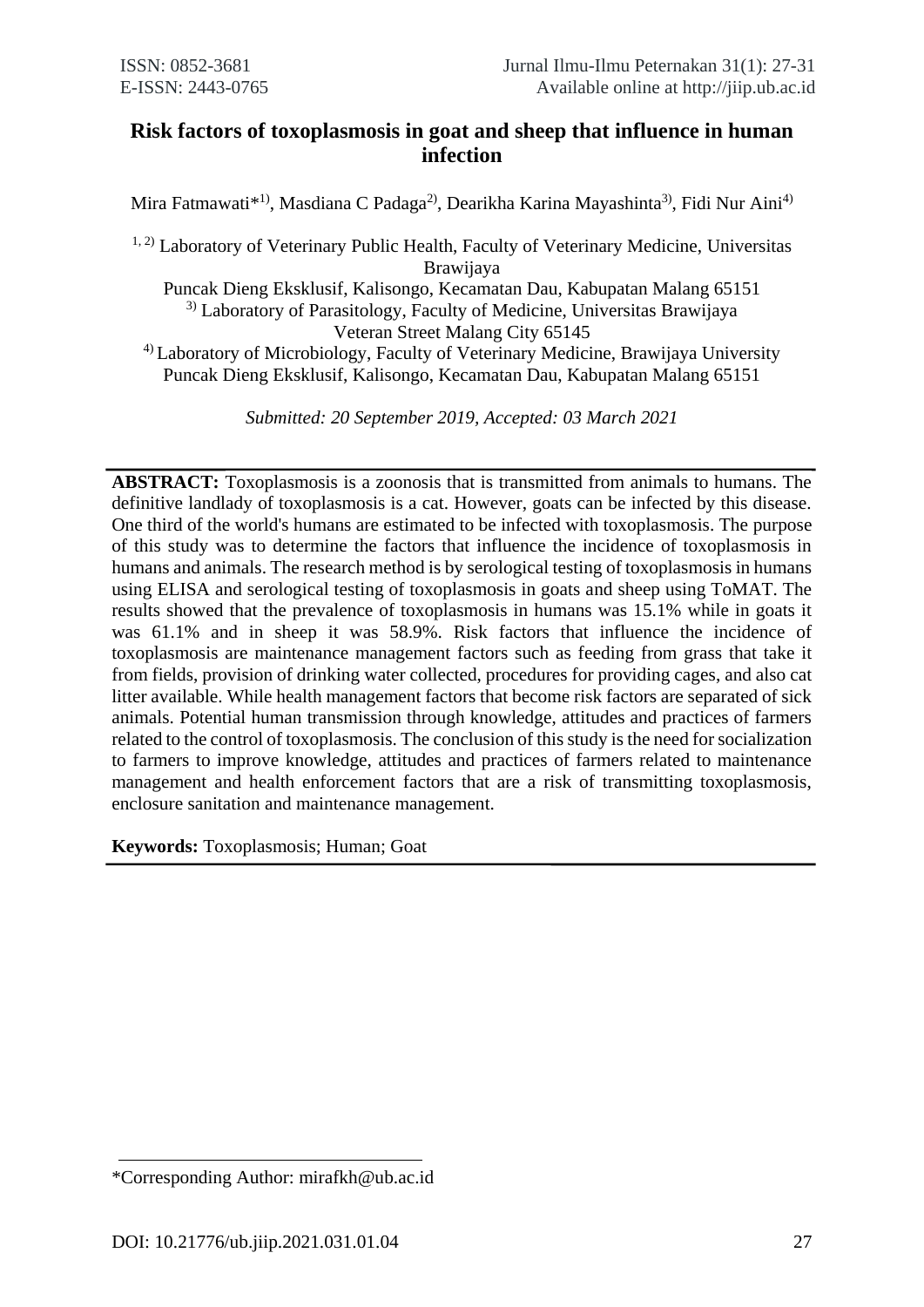# **INTRODUCTION**

Human toxoplasmosis infection accrues while human have an immunodeficiency syndrome such as patient with HIV AIDS infection. The mortality of HIV AIDS is caused by encephalitis with the causative's agent is T gondii. The group illness of HIV AID will increase when the patient has a positive result of serological test of toxoplasmosis (Tenter et al., 2000).

Toxoplasmosis is zoonotic diseases with cat as a definitive host. Toxoplasmosis is a major issue for cat lover. Meanwhile a scientific paper showed that transmission of toxoplasmosis is caused by meat consumption from mammals. Mammals is an intermediate host of toxoplasmosis such as sheep and goat. The transmission of this disease from uncooked of meat become a strategic issue of veterinary public health (Aguirre et al., 2019). Seroprevalence of toxoplasmosis for sheep and goat in multispecies livestock 2017 have a result seroprevalence research conducted in 2017 showed that in one multispecies farm it was found that the seroprevalence of toxoplasmosis in goats and sheep was 38.5%. This means that in a group of goats and sheep, there is goat and sheep that are positive for toxoplasmosis. This is what then the background that goats and sheep are one of the risk factors in the transmission of toxoplasmosis through consumption of food of animal origin (foodborne disease) (Ahmed et al., 2014; Hanafiah et al., 2010).

(Saridewi et al., 2013) Research on the seroprevalence of toxoplasmosis has been widely conducted in Indonesia, however, the integration between seroprevalence and transmission risk factors is still limited. Toxoplasmosis seropositive research in several regions in Indonesia includes 61% goats in Kalimantan, 40% Etawa goats in Kulon Progo and 70% goats and sheep in Sleman Regency (Nurcahyo *et al.*, 2013). Research conducted by Siregar dan Yuswandi (2014),shows that the prevalence of toxoplasmosis in female sheep in RPH Ngampilan Yogyakarta reaches 72%. The results of the toxoplasmosis seroprevalence in goats in Denpasar showed that 46% of the samples had been infected with toxoplasmosis. The difference in positive seroprevalence for toxoplasma varies as stated by Ratnaningrum *et al.* (2016), this depends on the type of animal and its area (Saridewi *et al*., 2013).

On the basis of this research, it is necessary to conduct research to decide what factors have the potential in transmitting toxoplasmosis to humans with sources of infection from sheep and sheep. Information on risk factors is the basis for toxoplasmosis control programs and cuts the chain of transmission. The purpose of this study was to find risk factors for toxoplasmosis in goats and sheep.

The compressed information will then be used as a material for socialization to farmers to break the chain of infection through changes in knowledge, attitudes and practices. This research is an integrated research between human health and animal health. Where is the seroprevalence test of toxoplasmosis in humans who are at risk of contracting toxoplasmosis and then the seroprevalence test of toxoplasmosis is carried out in goats and sheep. This data is then complemented with the identification of potential risk factors for toxoplasmosis infection in sheep and sheep. The hope of this research is that breeders can practice good breeding methods, so they can avoid toxoplasmosis.

# **MATERIALS AND METHODS**

The research was conducted with a cross sectional study method. Sampling was carried out in Batu City which consisted of 3 Districts namely Batu District, Bumiaji District and Junrejo District in 2019.

# **Sample Determination**

The number of samples of goats and sheep is determined with a confidence level of 95%, precision of 5% and an incidence of 10%, then using the formula (Retmanasari, Widartono, Wijayanti and Artama, 2017) the total sample is 138 heads.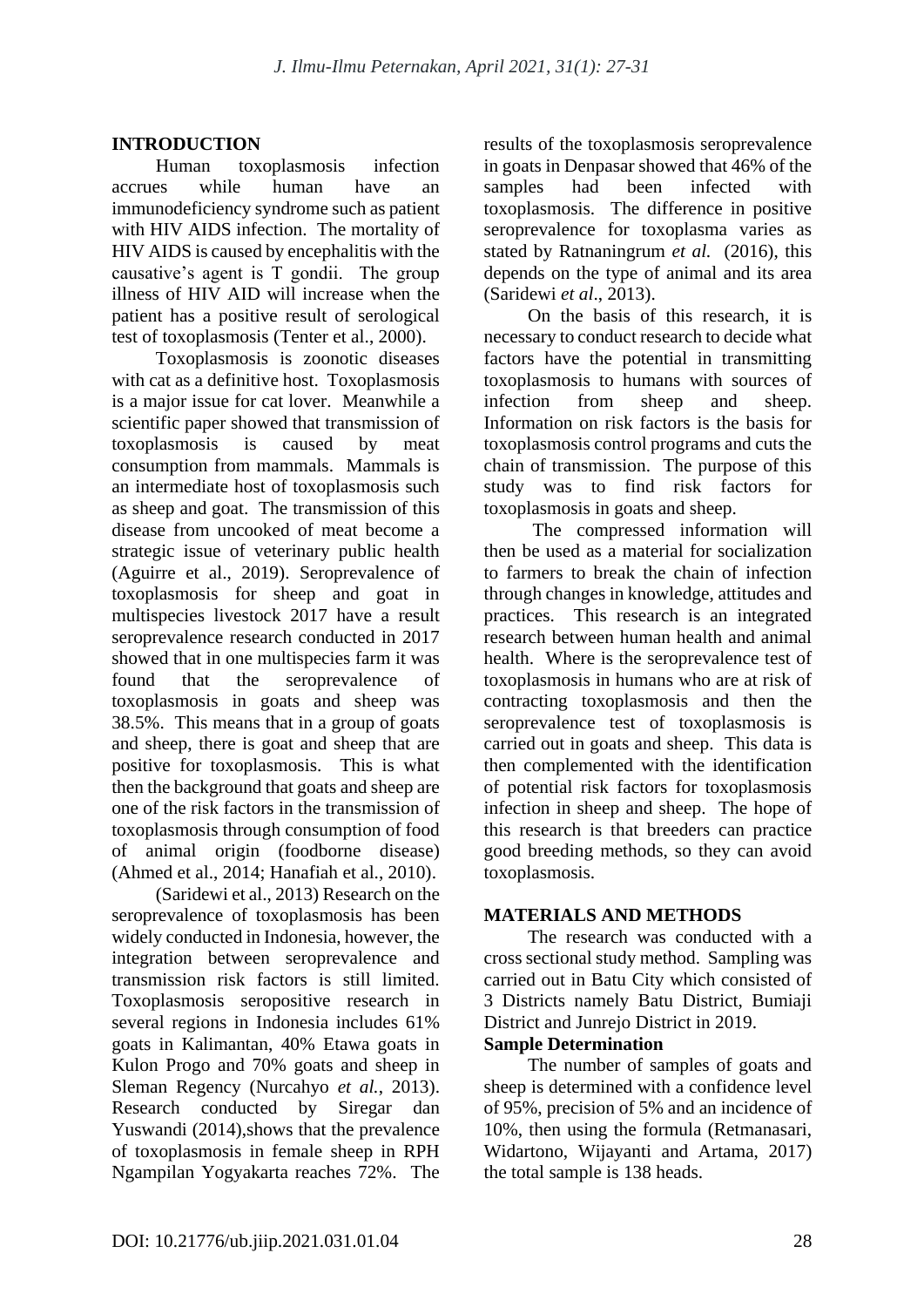$$
Sample(n) = \frac{Z 1 - \alpha/2^2 p (1 - p)}{d^2}
$$

Samples were taken from 3 subdistricts by taking into account the total population per district using the chance proportional to size (PPS) method. From the PPS per district, it was obtained data that the samples taken in Batu District were 43 heads, 38 in Junrejo District and 55 in Bumiaji. The number of human samples is adjusted to the number of breeders whose samples are taken along with animal health workers who are potentially infected with toxoplasmosis. The total human samples taken were 15 breeders and 10 animal health workers.

#### **Making and testing the questionnaire**

Risk factor tools were obtained from closed questionnaire data. Before the questionnaire was used, the validity and reliability were tested. The validity test based on the correlation was carried out with the Pearson Product Moment correlation. While the reliability test uses a single trial administration model with the Split-Half Method (split method method).

#### **Toxoplasmosis serological test**

Toxoplasmosis Testing with To-MAT at the Lampung Veterinary Center. The To-MAT test was conducted to decide IgG and IgM from goat and sheep serum. Meanwhile, testing for toxoplasmosis in humans was carried out at Syaiful Anwar Malang Hospital using the ELISA method. **Risk Factor Analysis**

Risk factor analysis was carried out descriptively by comparing data on cases with exposure and cases without exposure. The descriptive data is then cross tabulated with the Microsoft Office Excel 2016 Pivot Table.

# **RESULT AND DISCUSSION**

The results showed that the prevalence of toxoplasmosis in humans in Batu City was 15.1%, while the prevalence of toxoplasmosis in sheep was 58.9%, and in goats 66.1%. The risk factors for toxoplasmosis in livestock are related to the consumption of food of animal origin. Consumption of undercooked meat can be infected with toxoplasmosis and is at great risk of transmitting toxoplasmosis from animals to humans.

| <b>Table 1.</b> The prevalence of toxopiasinosis in humans and annihas |           |                        |
|------------------------------------------------------------------------|-----------|------------------------|
| <b>Districts</b>                                                       | Human IgM | IgM Goat Sheep / Sheep |
| Breeders in Batu                                                       |           | Sheep 73%              |
| Breeders in Bumiaji                                                    | 16,7%     | Sheep 66% Goat 82,2%   |
| Breeders in Junrejo                                                    | 20,0%     | Sheep 67% Goat 50%     |
| Animal Health Officer                                                  | 8,7%      |                        |
| Total                                                                  | 15.1%     | Goat 66.1%             |
|                                                                        |           | Sheep 54,54%           |

**Table 1.** The prevalence of toxoplasmosis in humans and animals

The prevalence of toxoplasmosis in humans is 15.1%. The highest prevalence is in the Junrejo District (20.0%). For animal health workers, the prevalence is 8.7%. Toxoplasmosis is an occupational disease, animal health workers who often interact in handling disease cases consist of veterinarians and veterinary paramedics. Toxoplasmosis has a great potential to occur in breeders and animal health workers because both are always exposed to livestock. The incidence of toxoplasmosis is high in older humans. The incidence of toxoplasmosis also correlates with the consumption of meat from poultry. Toxoplasmosis seroprevalence also correlates with the socioeconomic status of humans and relates to place of residence (Dubey, 2010)

Toxoplasmosis infection in sheep does not show pathognomonic symptoms. In 5 periods (2003-2008) it was reported that toxoplasmosis was found in goat and sheep in 24 provinces in Indonesia with an average prevalence of 42.9% (Iskandar, 2003). The results of the above study show that the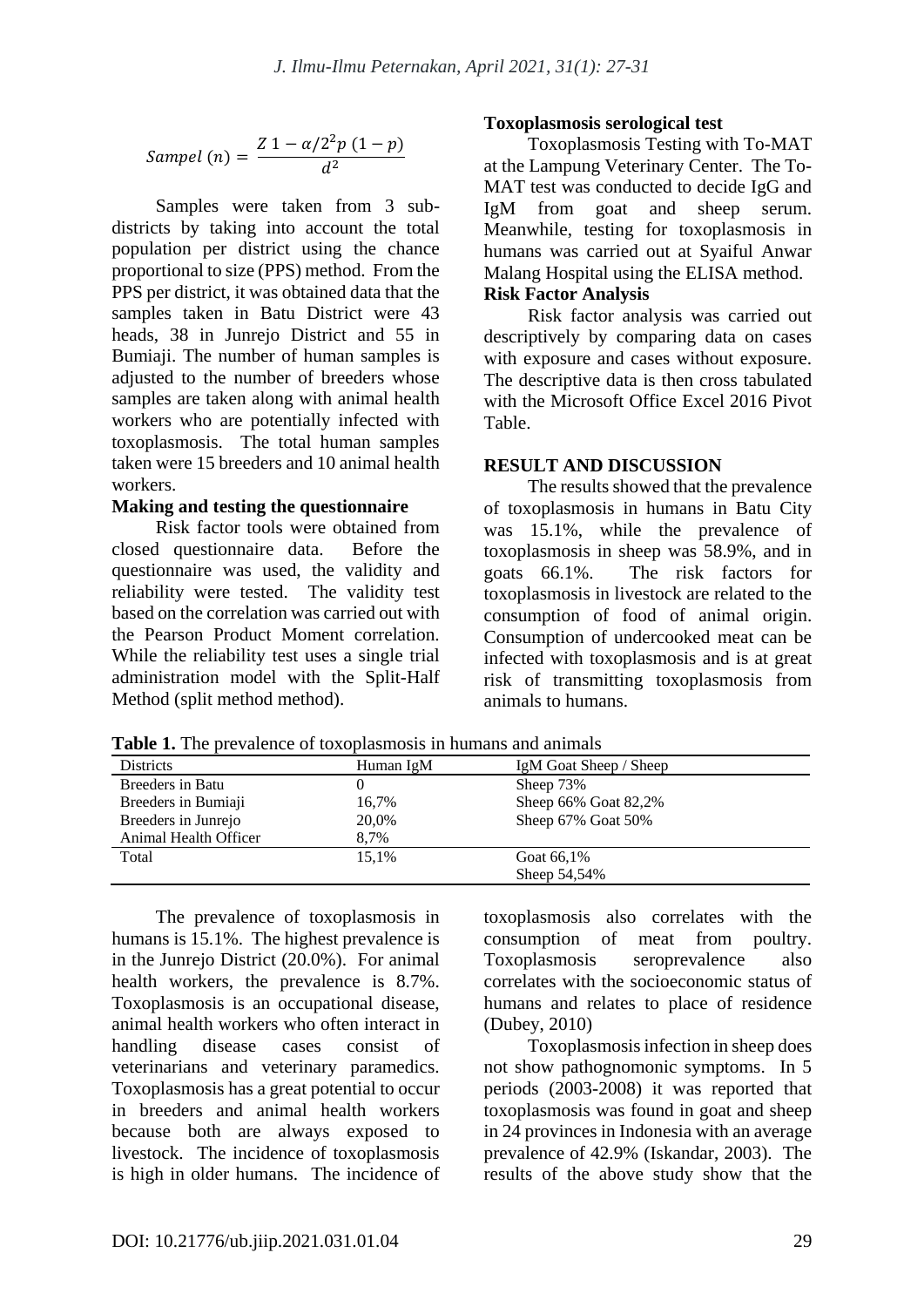prevalence of toxoplasmosis in Batu City is higher than the average toxoplasmosis that occurs in provinces in Indonesia. This condition could be related to the cat population as the definitive host. Another definitive role is the rat, the chicken which allows roaming around the farm. For feeding, 50% of breeders do not give water to their sheep. The water provided comes from PDAM  $(22.2\%)$ , wells  $(22.2\%)$  and the rest comes from, among others, rivers. Water given to livestock does not go through the cooking process (Brandong-Mong et al., 2015).

Feeding fresh grass should be on the sidewalk or not too close to the ground. As concentrate is administered, the concentrate should always be closed to avoid contamination of oocytes originating from cats, which can send toxoplasmosis horizontally (Iskandar, 2003). Overall, the samples were intensively housed. Based on Khadjadatun in Iskandar (2003), the extensive maintenance system allows the occurrence of toxoplasmosis greater than the intensive maintenance system.

Research conducted by (Retmanasari *et al.*, 2017) states that demographic factors also affect the incidence of toxoplasmosis. Areas in the highlands have a lower risk of being infected with toxoplasmosis than those in the lowlands. Individual factors also influence the incidence of toxoplasmosis. In a study conducted by (Awad and Barakat, 2019) that in cats the factors that influence toxoplasmosis are gender, cat breed and age differences. So, in further research it is necessary to find each factor in sheep that have an impact on the incidence of toxoplasmosis (Lindsay and Weiss, 2004).

The prevalence of toxoplasmosis in humans in this study was 15.1%. The prevalence of toxoplasmosis in humans is very dependent on geography and microclimate such as humidity, altitude and temperature of a particular area. However, the lower prevalence is associated with the presence or absence of cats roaming around the farm and the habit of consuming lamb (Hernandez-Cortazar et al., 2015). The

approach to control toxoplasmosis is through an interdisciplinary collaborative approach between sectors known as One Health. Where the animal health sector must collaborate with the health and environment sector. Toxoplasmosis which is an intracellular zoonosis is an infectious disease found throughout the world with a heteroxenous life cycle. So that it will directly affect the environmental balance. Epidemiologically, breeders and animal health workers have the potential to be infected with Toxoplasma. Prevention efforts can be carried out by campaigning for the emergence of awareness of multidisciplinary collaboration and integrated research as well as capacity building between sectors (Aguirre *et al.*, 2019).

# **CONCLUSIONS**

The conclusion of this study was the prevalence of toxoplasmosis in sheep in Batu City was 58.9%, while the prevalence of toxoplasmosis in humans was 58.9%. Toxoplasmosis in animals and humans in Batu City is classified as lower than toxoplasmosis in lowland areas. Farmers and animal health workers are at risk for infection with toxoplasmosis.

# **REFERENCES**

- Aguirre, A. A., Longcore, T., Barbieri, M., Dabritz, H., Hill, D., Klein, P. N., Lepczyk, C., Lilly, E. L., McLeod, R., Milcarsky, J., Murphy, C. E., Su, C., VanWormer, E., Yolken, R., & Sizemore, G. C. (2019). The one health approach to toxoplasmosis: epidemiology, control, and prevention strategies. *EcoHealth*, *16*(2), 378– 390. https://doi.org/10.1007/s10393- 019-01405-7
- Ahmed, H. A., Shafik, S. M., Ali, M. E. M., Elghamry, S. T., & Ahmed, A. A. (2014). Molecular detection of Toxoplasma gondii DNA in milk and risk factors analysis of seroprevalence in pregnant women at Sharkia, Egypt. *Veterinary World*, *7*(8), 594–600. https://doi.org/10.14202/vetworld.201